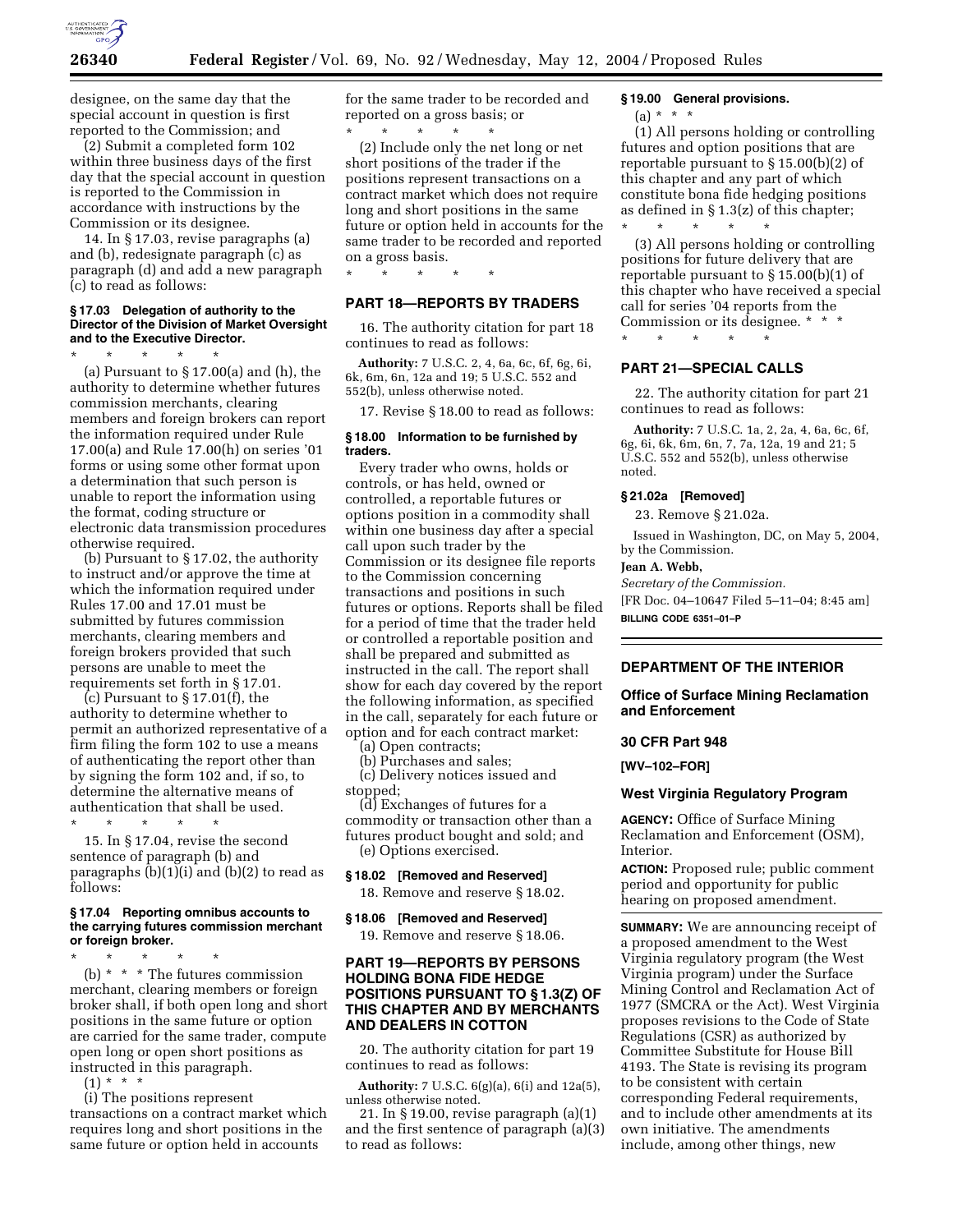provisions to ensure reclamation and husbandry techniques that are conducive to the development of productive forestlands and wildlife habitat after mining.

**DATES:** We will accept written comments on this amendment until 4 p.m. (local time), on June 11, 2004. If requested, we will hold a public hearing on the amendment on June 7, 2004. We will accept requests to speak at a hearing until 4 p.m. (local time), on May 27, 2004.

**ADDRESSES:** You should mail, e-mail, or hand-deliver written comments and requests to speak at the hearing to Mr. Roger W. Calhoun, Director, Charleston Field Office at the address listed below.

You may review copies of the West Virginia program, this amendment, a listing of any scheduled public hearings, and all written comments received in response to this document at the addresses listed below during normal business hours, Monday through Friday, excluding holidays. You may receive one free copy of the amendment by contacting OSM's Charleston Field Office.

Mr. Roger W. Calhoun, Director, Charleston Field Office, Office of Surface Mining Reclamation and Enforcement, 1027 Virginia Street, East, Charleston, West Virginia 25301, Telephone: (304) 347–7158. E-mail: *chfo@osmre.gov.*

West Virginia Department of Environmental Protection, 10 McJunkin Road, Nitro, West Virginia 25143, Telephone: (304) 759–0510.

In addition, you may review a copy of the amendment during regular business hours at the following locations: Office of Surface Mining Reclamation and Enforcement, Morgantown Area Office, 75 High Street, Room 229, P.O. Box 886, Morgantown, West Virginia 26507, Telephone: (304) 291–4004. (By Appointment Only); Office of Surface Mining Reclamation and Enforcement, Beckley Area Office, 323 Harper Park Drive, Suite 3, Beckley, West Virginia 25801, Telephone: (304) 255–5265.

**FOR FURTHER INFORMATION CONTACT:** Mr. Roger W. Calhoun, Director, Charleston Field Office, Telephone: (304) 347– 7158. Internet: *chfo@osmre.gov.*

## **SUPPLEMENTARY INFORMATION:**

I. Background on the West Virginia Program II. Description of the Proposed Amendment III. Public Comment Procedures IV. Procedural Determinations

## **I. Background on the West Virginia Program**

Section 503(a) of the Act permits a State to assume primacy for the regulation of surface coal mining and reclamation operations on non-Federal and non-Indian lands within its borders by demonstrating that its program includes, among other things, "\* \* \* a State law which provides for the regulation of surface coal mining and reclamation operations in accordance with the requirements of the Act  $*$   $*$ and rules and regulations consistent with regulations issued by the Secretary pursuant to the Act.'' See 30 U.S.C. 1253(a)(1) and (7). On the basis of these criteria, the Secretary of the Interior conditionally approved the West Virginia program on January 21, 1981. You can find background information on the West Virginia program, including the Secretary's findings, the disposition of comments, and conditions of approval of the West Virginia program in the January 21, 1981, **Federal Register** (46 FR 5915). You can also find later actions concerning West Virginia's program and program amendments at 30 CFR 948.10, 948.12, 948.13, 948.15, and 948.16.

## **II. Description of the Proposed Amendment**

By letter dated March 25, 2004 (Administrative Record Number WV– 1389), the West Virginia Department of Environmental Protection (WVDEP) submitted an amendment to its program under SMCRA (30 U.S.C. 1201 *et seq.*). The amendment consists of Committee Substitute for House Bill 4193, which authorizes amendments to the West Virginia Surface Mining Reclamation Rules at CSR 38–2. Committee Substitute for House Bill 4193 passed the Legislature on March 12, 2004, and was signed by the Governor on April 5, 2004. West Virginia Code (W.Va. Code or WV Code) 64–3–1(g) specifically authorizes WVDEP to promulgate the revisions as legislative rules.

In its letter, the WVDEP stated that the rules at CSR 38–2 were amended to be consistent with the counterpart Federal regulations. In addition, the amendment adds new provisions concerning ''Forestland'' and ''Wildlife'' to ensure reclamation techniques and husbandry that are conducive to productive forestlands and wildlife habitats are followed. The WVDEP also included in its submittal, a memorandum from the West Virginia State Forester in which the State Forester endorsed the proposed rules and also provided comments on them.

The WVDEP also submitted Committee Substitute for Senate Bill 616, which was adopted by the Legislature on March 21, 2004. The Bill increased the membership of the Environmental Protection Advisory Council and established a new Quality

Assurance Compliance Advisory Committee. Because this Bill was vetoed by the Governor on April 6, 2004, it is not being considered in this rulemaking.

The amendment submitted by WVDEP includes amendments to CSR 38–2–24 concerning the exemption for coal extraction incidental to the removal of other minerals. However, none of these provisions at CSR 38–2–24, which the State is proposing to amend, have been previously submitted to OSM for approval. Therefore, we are including CSR 38–2–24 (Administrative Record Number WV–1390) in its entirety, and we are requesting public comment on all of Section 24 (Item 10, below).

The full text of the program amendment is available for you to read at the locations listed above under **ADDRESSES.**

Specifically, West Virginia proposes the following amendments.

#### *1. CSR 38–2–3.12.a.1. Subsidence Control Plan*

This provision is amended by changing a term related to the scale of the topographic map that must be submitted with the subsidence control plan. In the first sentence, the word ''less'' is deleted and replaced by the word ''more.'' In the last sentence, the word ''less'' is deleted and replaced by the word ''larger.''

## *2. CSR 38–2–7.6. Forest Land*

This subsection is new and provides as follows.

#### 7.6 Forest Land

7.6.a. The Secretary may authorize forest land as a postmining land use only if the following conditions have been met: Provided, however; this subsection only applies to AOC mining operations that propose to utilize auger, area, mountain top and contour methods of mining. Proposed underground mining, coal preparation facilities, coal refuse disposal, haulroads and their related incidental facilities are not subject to the provisions of this subsection but must comply with all other applicable sections of this rule.

7.6.b. Planting Plan

7.6.b.1. A. West Virginia registered professional forester shall develop a planting plan for the permitted area that meets the requirements of the West Virginia Surface Coal Mining and Reclamation Act. This plan shall be made a part of the mining permit application. The plans shall be in sufficient detail to demonstrate that the requirements of forestland use can be met. The minimum contents of the plan shall be as follows:

7.6.b.1.A.1. A premining native soils map and brief description of each soil mapping unit to include at a minimum: Areal extent expressed in acres, total depth and volume to bedrock, soil horizons, including the O, A, E, B, and C horizon depths, soil texture, structure, color, reaction, bedrock type, and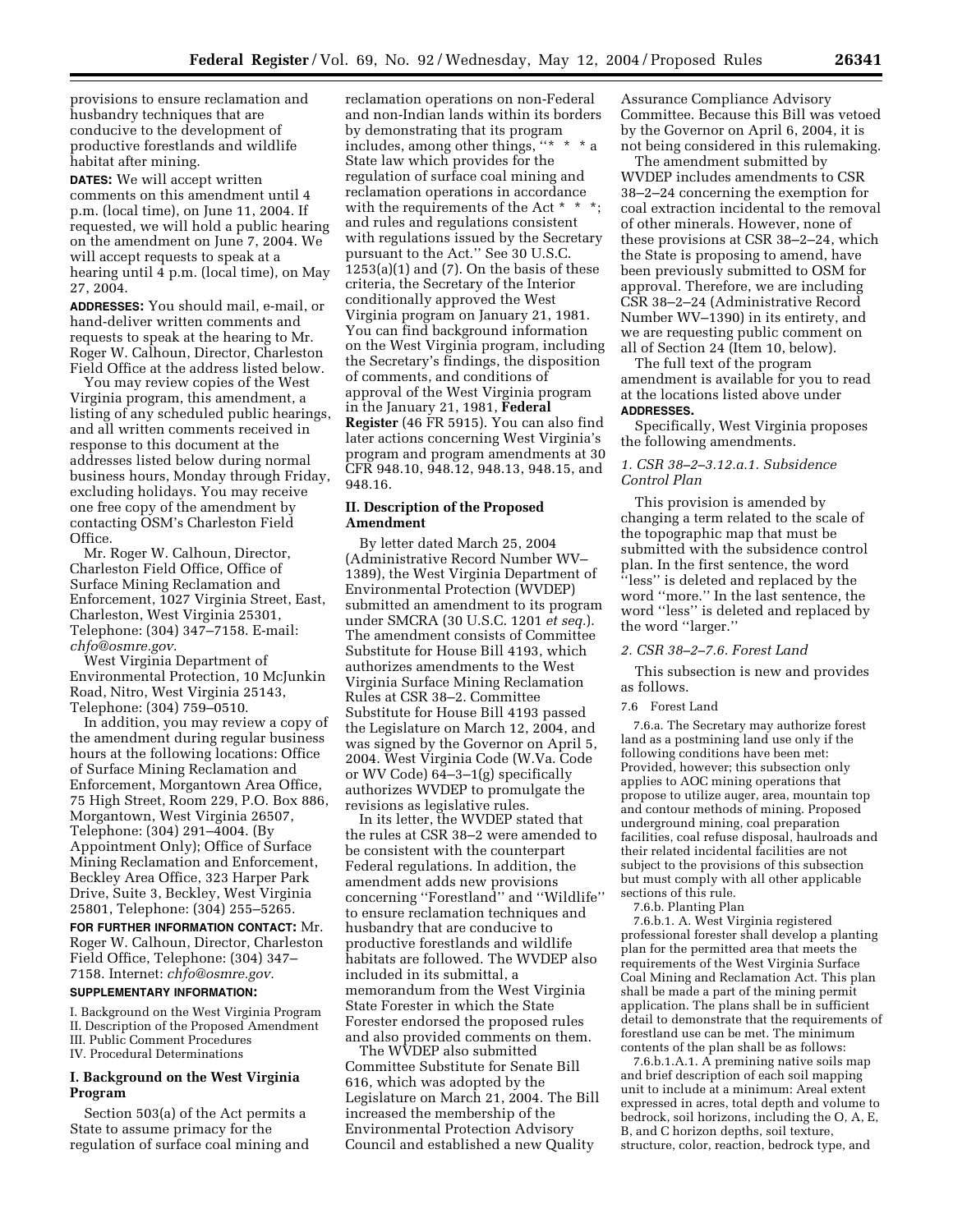a site index for northern red oak. A site index for white oak for each soil mapping unit should also be provided if available. A weighted, average site index for northern red oak, based on acreage per soil mapping unit, shall be provided for the permitted area.

7.6.b.1.A.2. A surface preparation plan that includes a description of the methods for replacing and grading the soil and other soil substitutes and their preparation for seeding and tree planting.

7.6.b.1.A.3. Liming and fertilizer plans. 7.6.b.1.A.4. Mulching type, rates and procedures.

7.6.b.1.A.5. Species seeding rates and procedures for application of perennial and annual herbaceous, shrub and vine plant materials for ground cover.

7.6.b.1.A.6. A site specific tree planting prescription to establish forestland to include species, stems per acre and planting mixes.

7.6.b.1.B. Review of the Planting plan. 7.[6.]b.1.B.1. Before approving a forestland postmining land use, the Secretary shall assure that the planting plan is reviewed and approved by a forester employed [by] the Department of Environmental Protection. Before approving the planting plan, the Secretary shall assure that the reviewing forester has made site-specific written findings adequately addressing each of the elements of the plans. The reviewing forester shall make these findings within 45 days of receipt of the plans.

7.6.b.1.B.2. If after reviewing the planting plan, the reviewing forester finds that the plan complies with the requirements of this section, they shall prepare written findings stating the basis of approval. A copy of the findings shall be sent to Secretary and shall be made part of the Facts and Findings section of the permit application file.

The Secretary shall ensure that the plans comply with the requirements of this rule and other provisions of the approved State surface mining program.

7.6.b.1.B.3. If the reviewing forester finds the plans to be insufficient, the forester shall either:

7.6.b.1.B.3.(a). Contact the preparing forester and the permittee and provide the permittee with an opportunity to make the changes necessary to bring the planting plan into compliance; or,

7.6.b.1.B.3.(b). Notify the Secretary that the planting plan does not meet the requirements of this rule. The Secretary may not approve the surface mining permit until finding that the planting plans satisfy all of the requirements of this rule.

7.6.c. Soil placement, Substitute material and Grading

7.6.c.1. Except for valley fill faces, soil or soil substitutes shall be redistributed in a uniform thickness of at least four feet across the mine area.

7.6.c.2. The use of topsoil substitutes may be approved by the Secretary providing the applicant demonstrates: the volume of topsoil on the permit area is insufficient to meet the depth requirements of 7.6.c.1, the substitute material consists of at least 75% sandstone, has a composite paste pH between 5.0 and 7.5, has a soluble salt level of less than 1.0 mmhos/cm. and is in accordance with 14.3.c. The Secretary may allow

substitute materials with less than 75% sandstone provided the applicant demonstrates the overburden in the mine area does not contain an adequate volume of sandstone to meet the depth requirements of 7.6.c.1, or the quality of sandstone in the overburden does not meet the requirements of this rule. This information shall be made a part of the permit application.

7.6.c.3. Soil shall be placed in a loose and non-compacted manner while achieving a static safety factor of 1.3 or greater. Grading and tracking shall be minimized to reduce compaction. Final grading and tracking shall be prohibited on all areas that are equal to or less than a 30 percent slope. Organic debris such as forest litter, tree tops, roots, and root balls may be left on and in the soil.

7.6.c.4. The permittee may regrade and reseed only those rills and gullies that are unstable and/or disrupt the approved postmining land use or the establishment of vegetative cover or cause or contribute to a violation of water quality standards for the receiving stream.

7.6.d. Liming and Fertilizing

7.6.d.1. Lime shall be required where the average soil pH is less than 5.0. Lime rates will be used to achieve a uniform soil pH of 5.5. Soil pH may vary from 5.0 to a maximum of 7.5. An alternate maximum or minimum soil pH may be approved based on the optimum pH for the revegetation species.

7.6.d.2. The Secretary shall require the permittee to fertilize based upon the needs of trees and establishment of ground cover to control surface soil erosion. Between 200 and 300 lbs./acre of 10–20–10 fertilizer shall be applied with the ground cover seeding. Other fertilizer materials and rates may be used only if the Secretary finds that the substitutions are appropriate based on soil testing performed by State certified laboratories.

7.6.e. Revegetation

7.6.e.1. Temporary erosion control vegetative cover shall be established as contemporaneously as practical with backfilling and grading until a permanent tree cover can be established. This cover shall consist of a combination of native and domesticated non-competitive and noninvasive cool and warm species grasses and other herbaceous vine or shrub species including legume species and shrubs. All species shall be slow growing and compatible with tree establishment and growth. The ground vegetation shall be capable of stabilizing the soil from excessive erosion, but the species should be slow growing and non-invasive to allow the establishment and growth of native herbaceous plants and trees. Seeding rates and composition must be in the planting plan. The following ground cover mix and seeding rates (lb./acre) are strongly recommended: winter wheat or oats (10 lbs./ acre), fall seeding, foxtail millet (5 lbs./acre), summer seeding, weeping lovegrass (3 lbs./ acre or redtop at 5 lbs./acre), kobe lespedeza (5 lbs./acre), birdsfoot trefoil (10lbs.,/acre), perennial rye grass (10 lbs.,/acre) and white clover (3 lbs./acres). Kentucky 31 fescue, serecia lespedeza, all vetches, clovers (except ladino and white clover) and other aggressive or invasive species shall not be used. Alternate seeding rates and composition will

be considered on a case by case basis by the Secretary and may be approved if site specific conditions necessitate a deviation from the above. All mixes shall be compatible with the plant and animal species of the region and forestland use.

7.6.e.2. The selection of trees and shrubs species shall be based [on] each species' site requirements (soil type, degree of compaction, ground cover, competition, topographic position and aspect) and in accordance with the approved planting plan prepared by a registered professional forester. The stocking density of woody plants shall be at least 500 plants per acre.

7.6.e.2.A. The stocking density for trees shall be at least 350 plants per acre. There shall be a minimum of five species of trees, to include at least three higher value hardwood species (white oak, northern red oak, black oak, chestnut oak, white ash, sugar maple, black cherry and yellow poplar) and at least two lower value hardwoods or softwoods species (all hickories, red maple, basswood, cucumber magnolia, sycamore, white pine, Virginia pine and pitch × loblolly hybrid pine). There shall be at least 210 high value hardwoods plants per acre and 140 lower value hardwood or softwood plants per acre (70 plants per acre for each species selected).

7.6.e.2.B. The stocking density of shrubs and other woody plants shall not exceed 150 plants per acre. There shall be a minimum of three species of shrubs or other woody plants (black locust, bristly locust, dogwood, Eastern redbud, black alder, bigtooth aspen and bicolor lespedeza, (50 plants per acre for each species selected).

7.6.f. Standards for Success

7.6.f.1. The success of vegetation shall be determined on the basis of tree and shrub survival and ground cover.

7.6.f.2. Minimum success standard shall be tree survival (including volunteer tree species) and/or planted shrubs per acre equal to or greater than four hundred and fifty (450) trees per acre and a seventy percent (70%) ground cover where ground cover includes tree canopy, shrub and herbaceous cover, and organic litter during the growing season of the last year of the responsibility period; and

7.6.f.3. At the time of final bond release, at least eighty (80) percent of all trees and shrubs used to determine such success must have been in place for at least sixty (60) percent of the applicable minimum period of responsibility. Trees and shrubs counted in determining such success shall be healthy and shall have been in place for not less than two (2) growing seasons.

#### *3. CSR 38–2–7.7. Wildlife*

This subsection is new and provides as follows.

#### 7.7. Wildlife

7.7.a. The Secretary may authorize wildlife as a postmining land use only if the following conditions have been met. This subsection applies to all AOC mining operations that propose a postmining land use of wildlife. The Secretary shall ensure that the plans comply with the requirements of this rule and other provisions of the approved State surface mining program.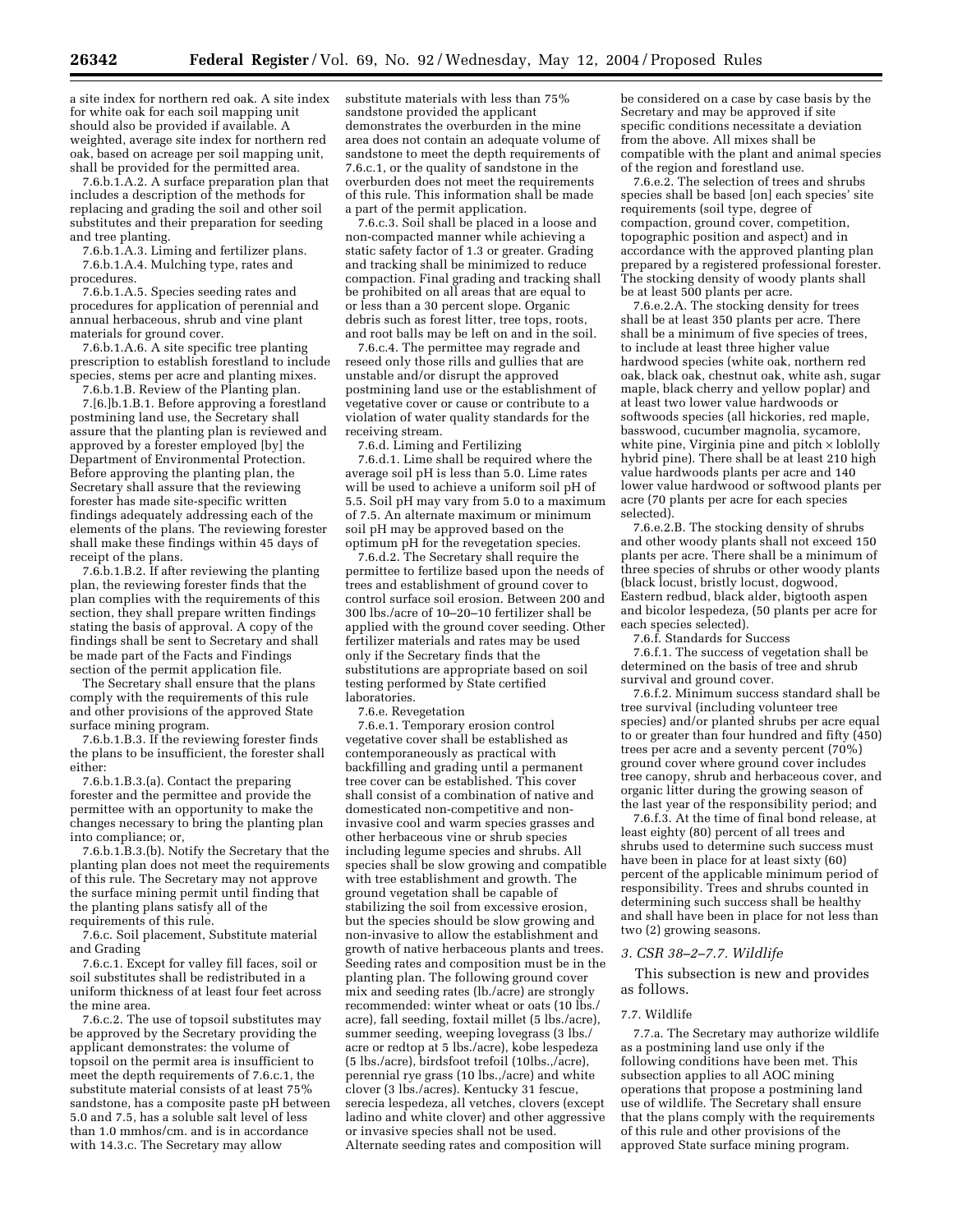#### 7.7.b. Planting Plan

7.7.b.1. A wildlife biologist employed by the West Virginia Division of Natural Resources shall develop a planting plan for the permitted area that meets the requirements of the West Virginia Surface Coal Mining and Reclamation Act. This plan shall be made a part of the mining permit application. The plans shall be in sufficient detail to demonstrate that the requirements of wildlife use can be met. The minimum contents of the plan shall be as follows:

7.7.b.1.A.1. Surface preparation plan that includes a description of the methods for replacing and grading the soil and other soil substitutes and their preparation for seeding and planting.

7.7.b.1.A.2. Liming and fertilizer plans. 7.7.b.1.A.3. Mulching type, rates and procedures.

7.7.b.1.A.4. Species seeding rates and procedures for application of perennial and annual herbaceous, shrub and vine plant materials for ground cover.

7.7.b.1.A.5. A site specific tree/shrub planting prescription to establish wildlife to include species, stems per acre and planting mixes.

7.7.c. Soil placement, Substitute material and Grading

7.7.c.1. Except for valley fill faces, soil or soil substitutes shall be redistributed in a uniform thickness of at least four feet across the mine area.

7.7.c.2. The use of topsoil substitutes may be approved by the Secretary providing the applicant demonstrates: the volume of topsoil on the permit area is insufficient to meet the depth requirements of 7.6.c.1, the substitute material consists of at least 75% sandstone, has a composite paste pH between 5.0 and 7.5, has a soluble salt level of less than 1.0 mmhos/cm. and is in accordance with 14.3.c. The Secretary may allow substitute materials with less than 75% sandstone provided the applicant demonstrates the overburden in the mine area does not contain an adequate volume of sandstone to meet the depth requirements of 7.6.c.1, or the quality of sandstone in the overburden does not meet the requirements of this rule. Such information shall be made a part of the permit application.

7.7.c.3. Soil shall be placed in a loose and non-compacted manner while achieving a static safety factor of 1.3 or greater. Grading and tracking shall be minimized to reduce compaction. Final grading and tracking shall be prohibited on all areas that are equal to or less than a 30 percent slope. Organic debris such as forest litter, tree tops, roots, and root balls may be left on and in the soil.

7.7.c.4. The permittee may regrade and reseed only those rills and gullies that are unstable and/or disrupt the approved postmining land use or the establishment of vegetative cover or cause or contribute to a violation of water quality standards for the receiving stream.

7.7.d. Liming and Fertilizing

7.7.d.1. Lime shall be required where the average soil pH is less than 5.0. Lime rates will be used to achieve a uniform soil pH of 5.5. Soil pH may vary from 5.0 to a maximum of 7.5. An alternate maximum or minimum soil pH may be approved based on the optimum pH for the revegetation species.

7.7.d.2. The Secretary shall require the permittee to fertilize based upon the needs of trees and establishment of ground cover to control surface soil erosion. A minimum of 300 lbs./acre of 10–20–10 fertilizer shall be applied with the ground cover seeding. Other fertilizer materials and rates may be used only if the Secretary finds that the substitutions are appropriate based on soil testing performed by State certified laboratories.

7.7.e. Revegetation

7.7.e.1. Temporary erosion control vegetative cover shall be established as contemporaneously as practical with backfilling and grading until a permanent tree cover can be established. This cover shall consist of a combination of native and domesticated non-competitive and noninvasive cool and warm species grasses and other herbaceous vine or shrub species including legume species and shrubs. All species shall be slow growing and compatible with tree establishment and growth. The ground vegetation shall be capable of stabilizing the soil from excessive erosion, but the species should be slow growing and non-invasive to allow the establishment and growth of native herbaceous plants and trees. Seeding rates and composition must be in the planting plan. The following ground cover mix and seeding rates (lb./acre) are strongly recommended: Winter wheat (20 lbs./acre), fall seeding, foxtail millet (10 lbs./acre), summer seeding, weeping lovegrass (3 lbs./ acre or redtop at 5 lbs./acre), kobe lespedeza (5 lbs./acre), birdsfoot trefoil (15 lbs./acre), perennial rye grass (10 lbs./acre) and white clover (4 lbs./acre). Kentucky 31 fescue, serecia lespedeza, all vetches, clovers (except ladino and white clover) and other aggressive or invasive species shall not be used. Alternate seeding rates and composition will be considered on a case by case basis by the Secretary and may be approved if site specific conditions necessitate a deviation from the above. Areas designated, as openings shall contain only grasses in accordance with the approved planting plan specified under subsection 7.7.b. of this rule.

7.7.e.2. The selection of trees and shrubs species shall be based [on] each species' site requirements (soil type, degree of compaction, ground cover, competition, topographic position and aspect) and in accordance with the approved planting plan specified in under subsection 7.7.b. of this rule. The stocking density of woody plants shall be at least 500 plants per acre. Provided, that where a wildlife planting plan has been approved by a professional wildlife biologist and proposes a stocking rate of less than four hundred fifty (450) trees or shrubs per acre the standard for grasses and legumes shall meet those standards contained in subdivision 9.3.f of this rule. In all instances, there shall be a minimum of four species of tree or shrub, to include at least two hard mast producing species.

7.7.f. Standards for Success

7.7.f.1. The success of vegetation shall be determined on the basis of tree and shrub survival and ground cover.

7.7.f.2. Minimum success standard shall be tree survival (including volunteer tree species) and/or planted shrubs per acre equal

to or greater than four hundred and fifty (450) trees per acre and a seventy percent (70%) ground cover where ground cover includes tree canopy, shrub and herbaceous cover, and organic litter during the growing season of the last year of the responsibility period; Provided, that where a wildlife planting plan has been approved by a professional wildlife biologist and proposes a stocking rate of less than four hundred fifty (450) trees or shrubs per acre the standard for grasses and legumes shall meet those standards contained in subdivision 9.3.f of this rule.

7.7.f.3. At the time of final bond release, at least eighty (80) percent of all trees and shrubs used to determine such success must have been in place for at least sixty (60) percent of the applicable minimum period of responsibility. Trees and shrubs counted in determining such success shall be healthy and shall have been in place for not less than two (2) growing seasons.

## *4. CSR 38–2–9.3.g. Revegetation Standards for Areas To Be Developed for Forest Land and/or Wildlife Use*

This provision is amended by adding a sentence in the second paragraph that provides as follows:

A professional wildlife biologist employed by the West Virginia Division of Natural Resources shall develop a planting plan that meets the requirements of the West Virginia Surface Coal Mining and Reclamation Act.

#### *5. CSR 38–2–14.15.a.1.*

*Contemporaneous Reclamation Standards; General*

The first sentence of this paragraph is amended by deleting the partial citation  $''(c)(2)$ ," and adding the words "and this rule'' immediately following the amended citation. As amended, the sentence provides as follows:

14.15.a.1. Spoil returned to the mined-out area shall be backfilled and graded to the approximate original contour unless a waiver is granted pursuant to W. Va. Code 22–3–13 and this rule with all highwalls eliminated.

#### *6. CSR 38–2–14.15.g. Variance—Permit Applications*

This paragraph is amended by adding a sentence, which provides as follows:

Furthermore, the amount of bond for the operation shall be based on the maximum amount per acre specified in WV Code 22–  $3-12(b)(1)$ .

In our December 3, 2002, **Federal Register** notice, we deferred rendering a decision on an earlier attempt by WVDEP to delete this language, given the possible adverse effect that its deletion could have on the State's alternative bonding system. The State's reinstatement of the deleted language is in response to that decision (67 FR 71837).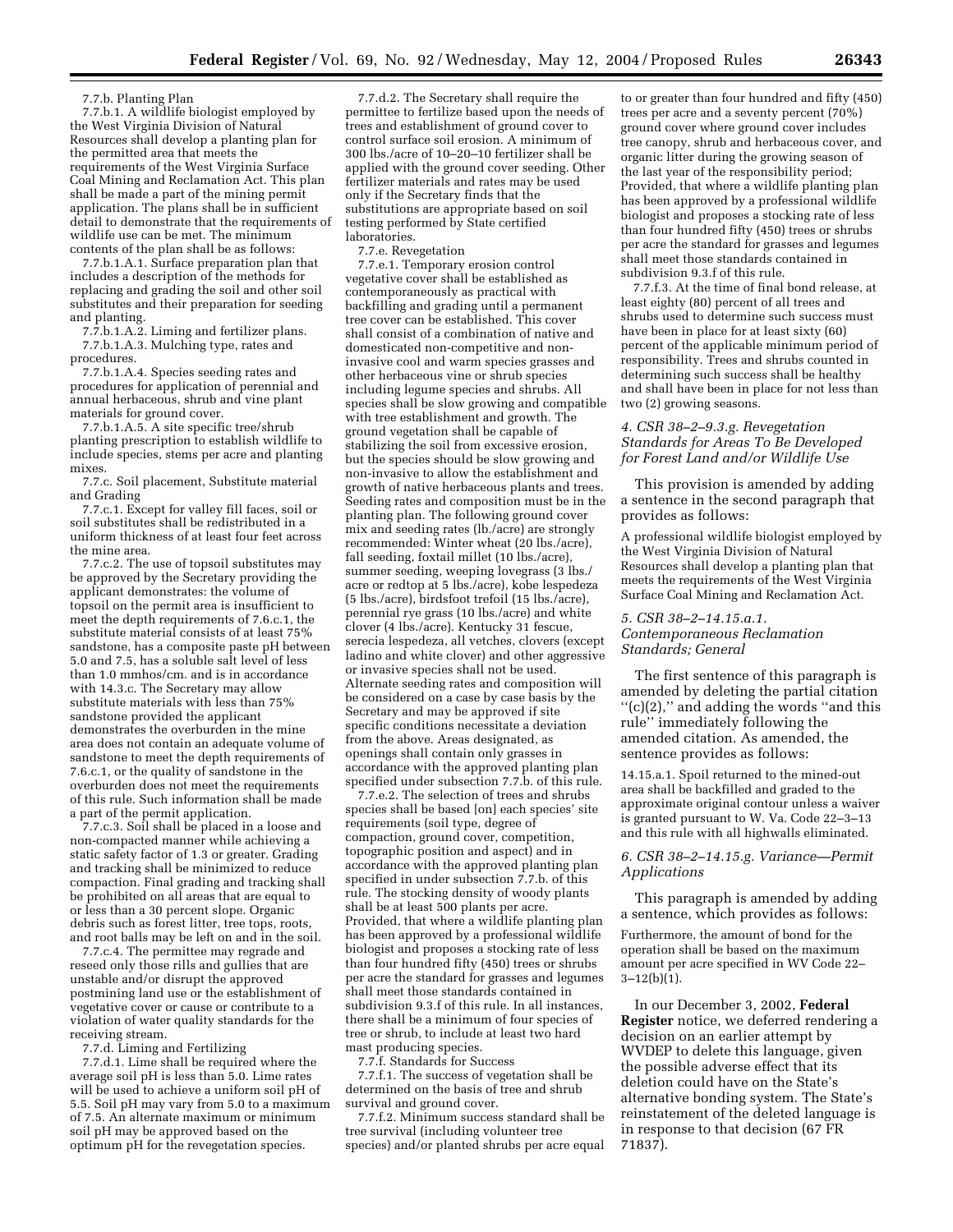## *7. CSR 38–2–20.1.a.6. Inspection Frequencies Where Permits Have Been Revoked*

This provision is new and provides as follows.

20.1.a.6. When a permit has been revoked, in lieu of the inspection frequency established in paragraphs  $20.1.a.1$  and 20.1.a.2 of this subsection, the Secretary shall inspect each revoked site on a set frequency commensurate with the public health and safety and environmental consideration present at each specific site, but in no case shall the inspection frequency be set at less than one complete inspection per calendar year. In selecting an alternate inspection frequency, the Secretary shall first conduct a complete inspection of the site and provide public notice. The Secretary shall place a notice in the newspaper with the broadest circulation in the locality of the revoked mine site providing the public with a 30-day period in which to submit written comments. The public notice shall contain the permittee's name, the permit number, the precise location of the land affected, the inspection frequency proposed, the general reasons for reducing the inspection frequency, the bond status of the permit, the telephone number and address of [the] Department of Environmental Protection Office where written comments on the reduced inspection frequency may be submitted, and the closing date of the comment period. Following the inspection and public notice, the Secretary shall prepare and maintain for public review a written finding justifying the alternative inspection frequency selected. This written finding shall justify the new inspection frequency by affirmatively addressing in detail all of the following criteria:

20.1.a.6.A. Whether, and to what extent, there exists on the site impoundments, earthen structures or other conditions that pose, or may reasonably be expected to ripen into, imminent dangers to the health or safety of the public or significant environmental harms to land, air, or water resources;

20.1.a.6.B. The extent to which existing impoundments or earthen structures were constructed and certified in accordance with prudent engineering designs approved in the permit;

20.1.a.6.C. The degree to which erosion and sediment control is present and functioning;

20.1.a.6.D. The extent to which the site is located near or above urbanized areas, communities, occupied dwellings, schools and other public or commercial buildings and facilities;

20.1.a.6.E. The extent of reclamation completed prior to abandonment and the degree of stability of unreclaimed areas, taking into consideration the physical characteristics of the land mined and the extent of settlement or revegetation that has occurred naturally with them; and

20.1.a.6.F. Based on a review of the complete and partial inspection report record for the site during at least two consecutive years, the rate at which adverse environmental or public health and safety conditions have and can be expected to progressively deteriorate.

## *8. CSR 38–2–22.5.a. Coal Refuse Performance Standards—Controlled Placement*

This provision is amended in the second sentence by adding the words ''hauled or conveyed and'' immediately following the words ''mine refuse shall be.'' As amended, the sentence provides that coal mine refuse shall be hauled or conveyed and placed in a controlled manner to comply with the performance standards at CSR 38–2–22.5.a.1. through 22.5.a.5.

*9. CSR 38–2–23. Special Authorization for Coal Extraction as an Incidental Part of Development of Land for Commercial, Residential, Industrial, or Civic Use* 

This section is deleted in its entirety. The remaining sections are renumbered accordingly.

This revision by the State is in response to our disapproval of Section 23 as discussed in the May 5, 2000, and March 4, 2003, **Federal Register** notices and as required by 30 CFR 948.16(oooo) (65 FR 26133 and 68 FR 10719).

## *10. CSR 38–2–24. Exemption for Coal Extraction Incidental to Extraction of Other Minerals*

This section is new and provides as follows.

24.1. Exemption determination. The term other minerals as used in this section means any commercially valuable substance mined for its mineral value, excluding coal, topsoil, waste and fill material. No later than 90 days after filing of an administratively complete request for exemption, the Secretary shall make a written determination whether, and under what conditions, the persons claiming the exemption are exempt under this section, and shall notify the person making the request and persons submitting comments on the application of the determination and the basis for the determination. The determination of exemption shall be based upon information contained in the request and any other information available to the regulatory authority at that time. If the Secretary fails to provide a determination as specified in this section, an applicant who has not begun extraction may commence pending a determination unless the Secretary issues an interim finding, together with reasons, therefore, that the applicant may not begin coal extraction. Any person adversely affected by a determination of the Secretary pursuant to this section may file an appeal only in accordance with the provisions of article one, chapter twenty-two-b of this code, within thirty days after receipt of the determination. The filing of an

appeal does not suspend the effect of the determination.

24.2. Contents of request for exemption. A request for exemption shall be made part of a quarrying application and shall include at a minimum:

24.2.a. The names and business address of the requestor to include a street address or route number;

24.2.b. A list of the minerals to be extracted;

24.2.c. Estimates of annual production of coal and the other minerals over the anticipated life of the operation;

24.2.d. A reasonable estimate of the number of acres of coal that will be extracted;

24.2.e. Evidence of publication of a public notice for an application for exemption. The notice that an application for exemption has been filed with the Secretary shall be published in a newspaper of general circulation in the county in which the operation is located and shall be published once and provide a thirty day comment period. The public notice must contain at a minimum:

24.2.e.1. The quarrying number identifying the operation;

24.2.e.2. A clear and accurate location map of a scale and detail found in the West Virginia General Highway Map. The map size will be at a minimum four inches (4″) x four inches (4″). Longitude and latitude lines and north arrow will be indicated on the map and such lines will cross at or near the center of the quarrying operation;

24.2.e.3. The names and business address of the requestor to include a street address or route number;

24.2.e.4. A narrative description clearly describing the location of the quarrying operation;

24.2.e.5. The name and address of the Department of Environmental Protection Office where written comments on the request may be submitted;

24.2.f. Geologic cross sections, maps or plans of the quarrying operation determine the following information:

24.2.f.1. The locations (latitude and longitude) and elevations of all bore holes;

24.2.f.2. The nature and depth of the various strata or overburden including geologic formation names and/or geologic members;

24.2.f.3. The nature and thickness of any coal or other mineral to be extracted;

24.2.g. A map of appropriate scale which clearly identifies the coal extraction area versus quarrying area;

24.2.h. A general description of coal extraction and quarrying activities for the operation;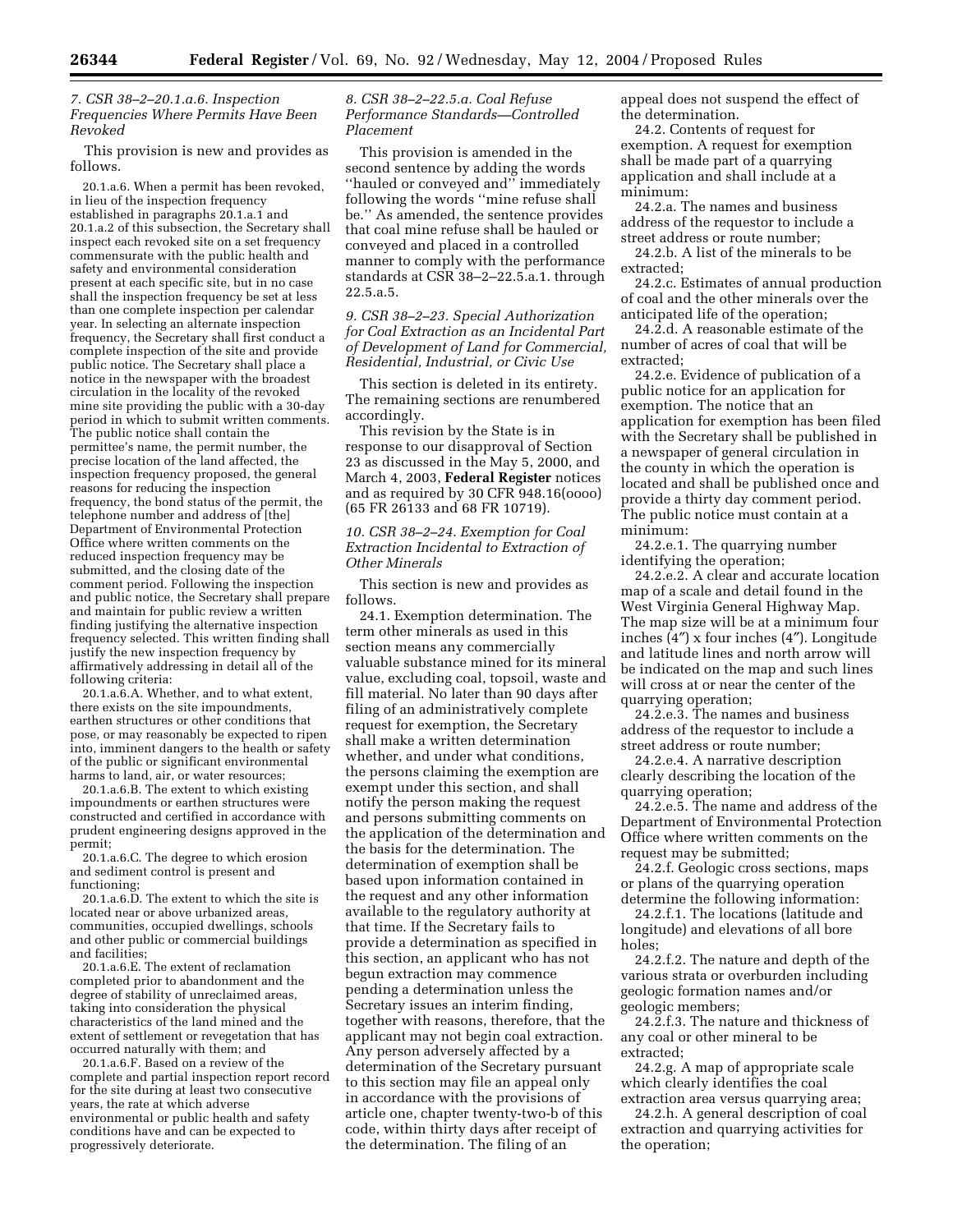24.2.i. Estimated annual revenues to be derived from bona fide sales of coal and other minerals to be extracted;

24.2.j. If coal or the other minerals are to be used rather than sold, estimated annual fair market values at the time of projected use of the coal and other minerals to be extracted;

24.2.k. The basis for all annual production, revenue, and fair market value estimates;

24.2.l. A summary of sale commitments and agreements, if any, that the applicant has received for future delivery of other minerals to be extracted from the mining area, or a description of potential markets for the other minerals;

24.2.m. If the other minerals are to be commercially used by the applicant, a description specifying the use; and

24.2.n. Any other information pertinent to the qualification of the operation as exempt.

24.3. Requirements for exemption. 24.3.a. Activities are exempt from the requirements of the Act if all of the following are satisfied:

24.3.a.1. The production of coal extracted from the mining area determined annually as described in this paragraph does not exceed 162⁄3 percent of the total annual production of coal and other minerals removed during such period for purposes of bona fide sale or reasonable commercial use.

24.3.a.2. Coal is extracted from a geological stratum lying above or immediately below the deepest stratum from which other minerals are extracted for purposes of bona fide sale or reasonable commercial use.

24.3.a.3. The revenue derived from the coal extracted from the mining area, determined annually does not exceed fifty (50) percent of the total revenue derived from the coal and other minerals removed for purposes of bona fide sale or reasonable commercial use. If the coal extracted or the minerals removed are used by the operator or transferred to a related entity for use instead of being sold in a bona fide sale, then the fair market value of the coal or other minerals shall be calculated at the time of use or transfer and shall be considered rather than revenue.

24.3.b. Persons seeking or that have obtained an exemption from the requirements of the Act [West Virginia Surface Coal Mining and Reclamation Act] shall comply with the following:

24.3.b.1. Each other mineral upon which an exemption under this section is based must be a commercially valuable mineral for which a market exists or which is quarried in bona fide anticipation that a market will exist for the mineral in the reasonably

foreseeable future, not to exceed twelve months. A legally binding agreement for the future sale of other minerals is sufficient to demonstrate the above standard.

24.3.b.2. If either coal or other minerals are transferred or sold by the operator to a related entity for its use or sale, the transaction must be made for legitimate business purposes.

24.4. Conditions of exemption. A person conducting activities covered by this part shall:

24.4.a. Maintain on site the information necessary to verify the exemption including, but not limited to, commercial use and sales information, extraction tonnages, and a copy of the exemption application and the Department's exemption approval;

24.4.b. Notify the Department of Environmental Protection upon the completion or permanent cessation of all coal extraction activities.

24.5. Stockpiling of minerals. 24.5.a. Coal extracted and stockpiled

may be excluded from the calculation of annual production until the time of its sale, transfer to a related entity or use:

24.5.a.1. Up to an amount equaling a 12 month supply of the coal required for future sale, transfer or use as calculated based upon the average annual sales, transfer and use from the mining area over the two preceding years; or

24.5.a.2. For a mining area where coal has been extracted for a period of less than two years, up to an amount that would represent a 12 month supply of the coal required for future sales, transfer or use as calculated based on the average amount of coal sold, transferred or used each month.

24.5.b. The Department of Environmental Protection shall disallow all or part of an operator's tonnages of stockpiled other minerals for purposes of meeting the requirements of this part if the operator fails to maintain adequate and verifiable records of the mining area of origin, the disposition of stockpiles or if the disposition of the stockpiles indicates the lack of commercial use or market for the minerals.

The Department of Environmental Protection may only allow an operator to utilize tonnages of stockpiled other minerals for purposes of meeting the requirements of this part if:

24.5.b.1. The stockpiling is necessary to meet market conditions or is consistent with generally accepted industry practices; and

24.5.b.2. Except as provided in 24.5.b.3. of this section, the stockpiled other minerals do not exceed a 12 month supply of the mineral required for future sales as approved by the

regulatory authority on the basis of the exemption application.

24.5.b.3. The Department of Environmental Protection may allow an operator to utilize tonnages of stockpiled other minerals beyond the 12 month limit established in 24.5.b.2. of this section if the operator can demonstrate to the Department of Environmental Protection's satisfaction that the additional tonnage is required to meet future business obligations of the operator, such as may be demonstrated by a legally binding agreement for future delivery of the minerals.

24.5.b.4. The Department of Environmental Protection may periodically revise the other mineral stockpile tonnage limits in accordance with the criteria established by 24.5.b.2. and 3. of this section based on additional information available to the Department of Environmental Protection.

24.6. Revocation and enforcement. 24.6.a. The Department of Environmental Protection shall conduct an annual compliance review of the operation requesting exemption.

24.6.b. If the Department of Environmental Protection has reason to believe that a specific operation was not exempt at the end of the previous reporting period, is not exempt, or will be unable to satisfy the exemption criteria at the end of the current reporting period, the Department of Environmental Protection shall notify the operator that the exemption may be revoked and the reason(s) therefore. The exemption will be revoked unless the operator demonstrates to the Department of Environmental Protection within 30 days that the operation in question should continue to be exempt.

24.6.c. If the Department of Environmental Protection finds that an operator has not demonstrated that activities conducted in the operation area qualify for the exemption, the Department of Environmental Protection shall revoke the exemption and immediately notify the operator and commenter(s). If a decision is made not to revoke an exemption, the Secretary shall immediately notify the operator and commenter(s).

24.6.d. Any adversely affected person by a determination of the Secretary pursuant to this section may file an appeal only in accordance with the provisions of WV § 22B–1–1 *et seq.* of this code, within thirty days after receipt of the determination. The filing of an appeal does not suspend the effect of the determination.

24.6.e. Direct enforcement.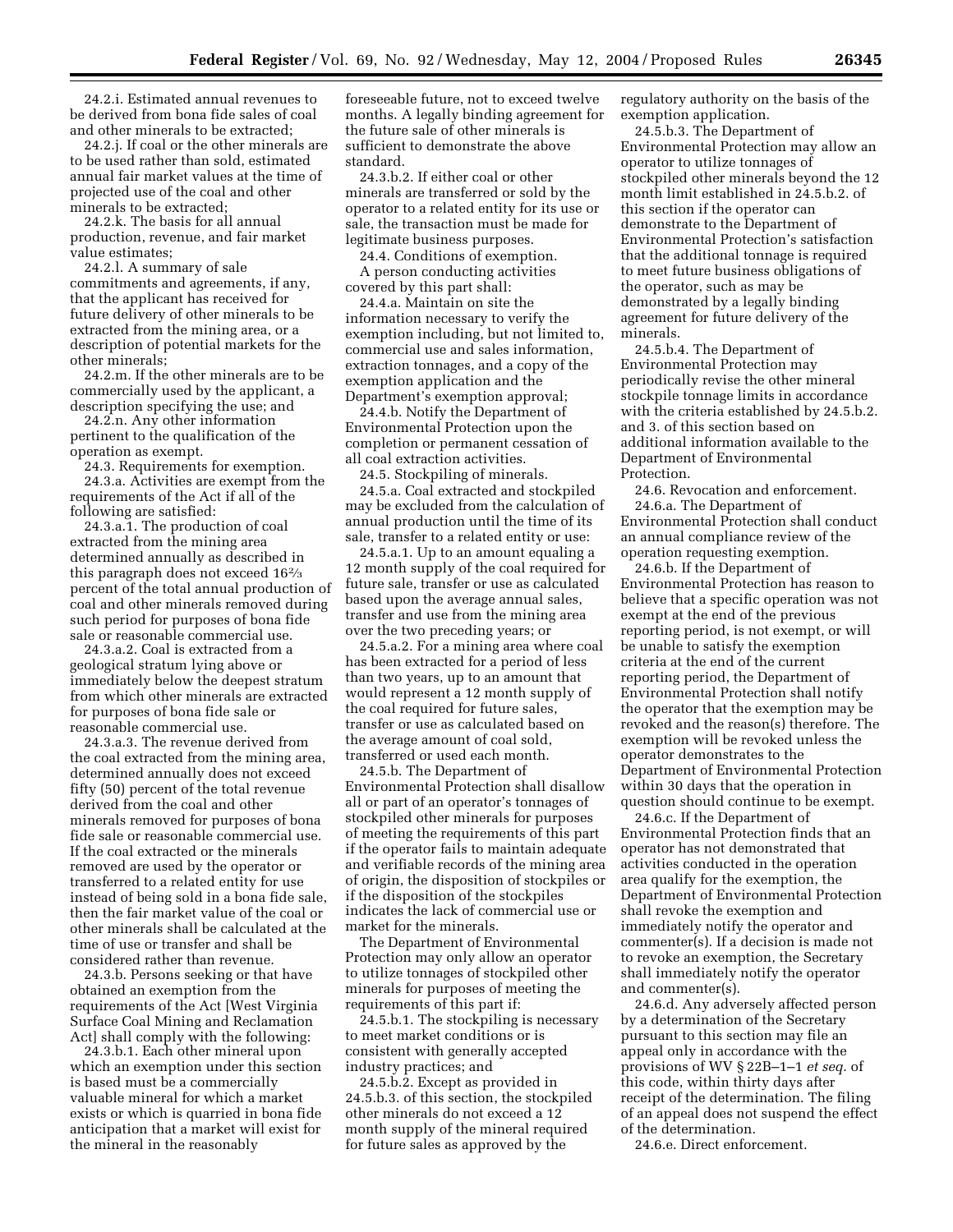24.6.e.1. An operator mining in accordance with the terms of an approved exemption shall not be cited for violations of WV § 22–3 *et seq.* or [section] 38–2 *et seq.* that occurred prior to the revocation of the exemption. Provided, however, an operator who does not conduct activities in accordance with the terms of an approved exemption and knows or should have known that the activities are not in accordance with the approved exemption shall be subject to direct enforcement action for violations of WV [section] 22–3 *et seq.* or [section] 38–2 *et seq.* that occur during the period of the activities.

24.6.e.2. Upon revocation of an exemption or denial of an exemption application, an operator shall stop conducting surface coal mining operations until a permit is obtained, and shall comply with the reclamation standards of WV [section] 22–3 *et seq.* or [section] 38–2 *et seq.* with regard to conditions, areas, and activities existing at the time of revocation or denial.

24.7. Reporting requirements.

24.7.a.1. Following approval by the Department of Environmental Protection of an exemption for an operation, the person receiving the exemption shall file a quarterly production report with the Department of Environmental Protection containing the information specified in 24.7.a.3. of this section.

24.7.a.2. The report shall be filed no later than 30 days after the end of each quarter.

24.7.a.3. The information in the report shall cover:

24.7.a.3.A. Quarterly production of coal and other minerals, and

24.7.a.3.B. The cumulative production of coal and other minerals.

24.7.a.3.C. The number of tons of coal stockpiled;

24.7.a.3.D. The number of tons of other minerals stockpiled by the operator.

24.7.b.1. Following approval by the Department of Environmental Protection of an exemption for an operation, the person receiving the exemption shall file an annual production report with the Department of Environmental Protection containing the information specified in 24.7.b.3.of this section.

24.7.b.2. The report shall be filed no later than 30 days after the end of each calendar year.

24.7.b.3. The information in the report shall include:

24.7.b.3.a. The number of tons of extracted coal sold in bona fide sales and the total revenue derived from these sales;

24.7.b.3.b. The number of tons of coal extracted and used or transferred by the operator or related entity and the estimated total fair market value of this coal;

24.7.b.3.c. The number of tons of coal stockpiled;

24.7.b.3.d. The number of tons of other commercially valuable minerals extracted and sold in bona fide sales and total revenue derived from these sales;

24.7.b.3.e. The number of tons of other commercially valuable minerals extracted and used or transferred by the operator or related entity and the estimated total fair market value of these minerals;

24.7.b.3 .f. The number of tons of other commercially valuable minerals removed and stockpiled by the operator;

24.7.b.3.g. The annual production of coal and other minerals and the annual revenue derived from coal and other minerals; and

24.7.b.3.h. The annual production of coal and other minerals and the annual revenue derived from coal and other minerals during the preceding year.

24.8. Public Availability of Information.

24.8.1. Except as provided in 24.8.2, all information submitted to the Secretary shall be made immediately available for public inspection and copying at the office with jurisdiction over coal mining in the locality of the subject exempt operation, until at least three (3) years after expiration of the period during which the subject mining area is active.

24.8.2 The Secretary may keep information submitted to the Secretary confidential if the person submitting it requests in writing, at the time of submission, that it be kept confidential and if the information concerns trade secrets or is privileged commercial or financial information of the persons intending to conduct operations under this rule.

24.8.3. Information requested to be held as confidential under subsection 24.8.2 shall not be made publicly available until after notice and opportunity to be heard is afforded persons both seeking and opposing disclosure of the information.

24.9. Right of Inspection and Entry. 24.9.1 Authorized representatives of the Secretary and the Secretary of the U.S. Department of the Interior shall have the right to conduct inspections of operations claiming exemption.

24.9.2. Each authorized representative of the Secretary and the Secretary of the U.S. Department of the Interior conducting an inspection under this rule shall:

24.9.2.a. Have a right of entry to, upon, and through any mining and reclamation operations without advance notice or a search warrant, upon presentation of appropriate credentials;

24.9.2.b. At reasonable times and without delay, have access to and copy any records relevant to the exemption; and

24.9.2.c. Have a right to gather physical and photographic evidence to document conditions, practices, or violations at a site.

24.9.3. No search warrant shall be required with respect to any activity under 24.9.1 and 24.9.2., except that a search warrant may be required for entry into a building.

## **III. Public Comment Procedures**

Under the provisions of 30 CFR 732.17(h), we are seeking your comments on whether the amendment satisfies the applicable program approval criteria of 30 CFR 732.15. If we approve the amendment, it will become part of the West Virginia program.

#### *Written Comments*

Send your written or electronic comments to OSM at the address given above. Your written comments should be specific, pertain only to the issues proposed in this rulemaking, and include explanations in support of your recommendations. We may not consider or respond to your comments when developing the final rule if they are received after the close of the comment period (*see* **DATES**). We will make every attempt to log all comments into the administrative record, but comments delivered to an address other than the Charleston Field Office may not be logged in.

#### *Electronic Comments*

Please submit Internet comments as an ASCII, Word file avoiding the use of special characters and any form of encryption. Please also include Attn: SATS NO. WV–102–FOR@ and your name and return address in your Internet message. If you do not receive a confirmation that we have received your Internet message, contact the Charleston Field office at (304) 347– 7158.

#### **Availability of Comments**

We will make comments, including names and addresses of respondents, available for public review during normal business hours. We will not consider anonymous comments. If individual respondents request confidentiality, we will honor their request to the extent allowable by law. Individual respondents who wish to withhold their name or address from public review, except for the city or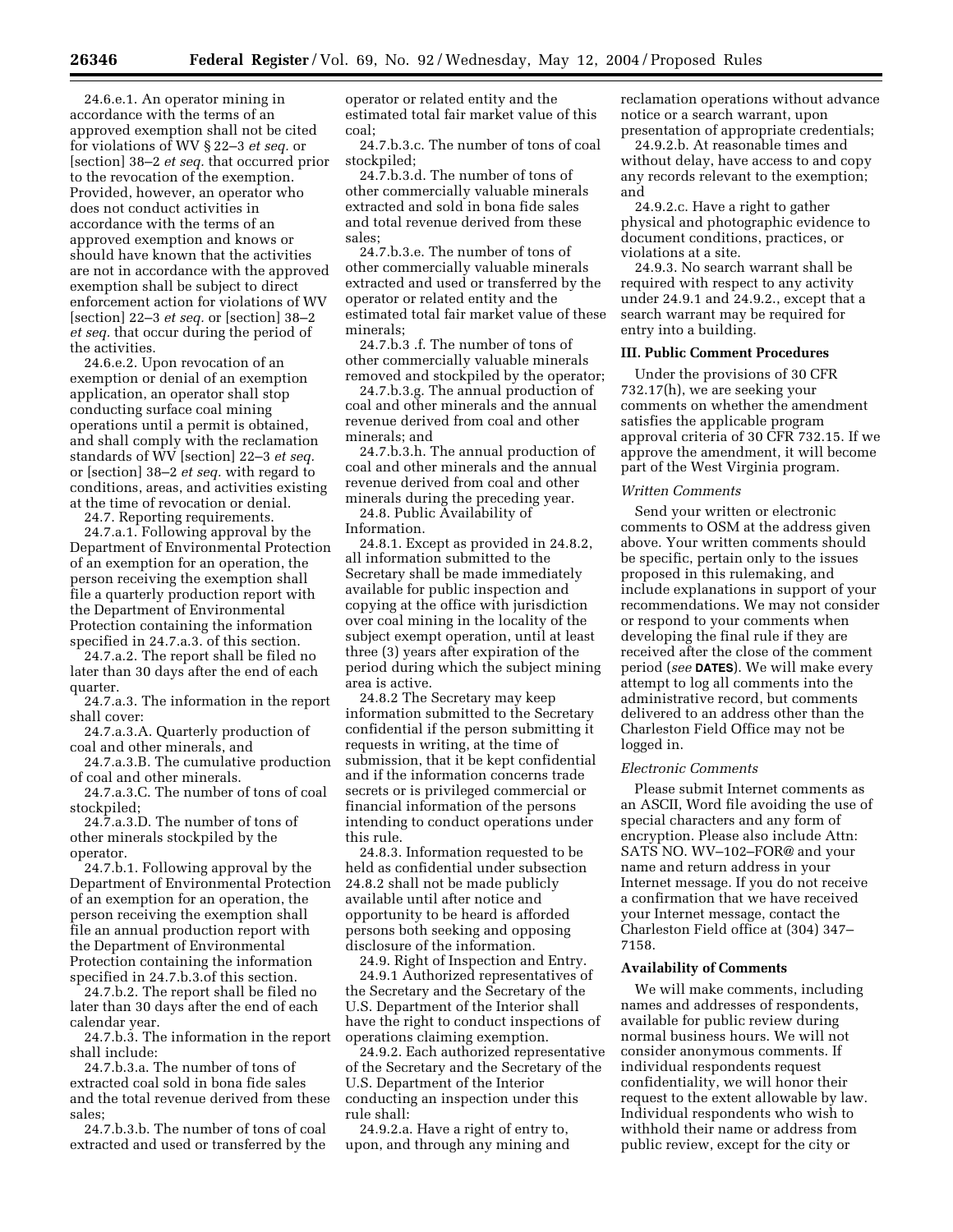town, must state this prominently at the beginning of their comments. We will make all submissions from organizations or businesses, and from individuals identifying themselves as representatives or officials of organizations or businesses, available for public inspection in their entirety.

#### *Public Hearing*

If you wish to speak at the public hearing, contact the person listed under **FOR FURTHER INFORMATION CONTACT** by 4 p.m. (local time), on May 27, 2004. If you are disabled and need special accommodations to attend a public hearing, contact the person listed under **FOR FURTHER INFORMATION CONTACT**. We will arrange the location and time of the hearing with those persons requesting the hearing. If no one requests an opportunity to speak, we will not hold a hearing.

To assist the transcriber and ensure an accurate record, we request, if possible, that each person who speaks at the public hearing provide us with a written copy of his or her comments. The public hearing will continue on the specified date until everyone scheduled to speak has been given an opportunity to be heard. If you are in the audience and have not been scheduled to speak and wish to do so, you will be allowed to speak after those who have been scheduled. We will end the hearing after everyone scheduled to speak and others present in the audience who wish to speak, have been heard.

#### **Public Meeting**

If only one person requests an opportunity to speak, we may hold a public meeting rather than a public hearing. If you wish to meet with us to discuss the amendment, please request a meeting by contacting the person listed under **FOR FURTHER INFORMATION CONTACT**. All such meetings will be open to the public and, if possible, we will post notices of meetings at the locations listed under

**ADDRESSES:** We will make a written summary of each meeting a part of the Administrative Record.

#### **IV. Procedural Determinations**

#### *Executive Order 12630—Takings*

This rule does not have takings implications. This determination is based on the analysis performed for the counterpart Federal regulation.

## *Executive Order 12866—Regulatory Planning and Review*

This rule is exempt from review by the Office of Management and Budget under Executive Order 12866.

## *Executive Order 12988—Civil Justice Reform*

The Department of the Interior has conducted the reviews required by section 3 of Executive Order 12988 and has determined that this rule meets the applicable standards of subsections (a) and (b) of that section. However, these standards are not applicable to the actual language of State regulatory programs and program amendments because each program is drafted and promulgated by a specific State, not by OSM. Under sections 503 and 505 of SMCRA (30 U.S.C. 1253 and 1255) and the Federal regulations at 30 CFR 730.11, 732.15, and 732.17(h)(10), decisions on proposed State regulatory programs and program amendments submitted by the States must be based solely on a determination of whether the submittal is consistent with SMCRA and its implementing Federal regulations and whether the other requirements of 30 CFR Parts 730, 731, and 732 have been met.

## **Executive Order 13132—Federalism**

This rule does not have Federalism implications. SMCRA delineates the roles of the Federal and State governments with regard to the regulation of surface coal mining and reclamation operations. One of the purposes of SMCRA is to ''establish a nationwide program to protect society and the environment from the adverse effects of surface coal mining operations.'' Section 503(a)(1) of SMCRA requires that State laws regulating surface coal mining and reclamation operations be ''in accordance with'' the requirements of SMCRA, and section 503(a)(7) requires that State programs contain rules and regulations ''consistent with'' regulations issued by the Secretary pursuant to SMCRA.

## *Executive Order 13175—Consultation and Coordination With Indian Tribal Governments*

In accordance with Executive Order 13175, we have evaluated the potential effects of this rule on Federallyrecognized Indian tribes and have determined that the rule does not have substantial direct effects on one or more Indian tribes, on the relationship between the Federal Government and Indian tribes, or on the distribution of power and responsibilities between the Federal Government and Indian tribes. The basis for this determination is that our decision is on a State regulatory program and does not involve a Federal regulation involving Indian lands.

## *Executive Order 13211—Regulations That Significantly Affect the Supply, Distribution, or Use of Energy*

On May 18, 2001, the President issued Executive Order 13211 which requires agencies to prepare a Statement of Energy Effects for a rule that is (1) considered significant under Executive Order 12866, and (2) likely to have a significant adverse effect on the supply, distribution, or use of energy. Because this rule is exempt from review under Executive Order 12866 and is not expected to have a significant adverse effect on the supply, distribution, or use of energy, a Statement of Energy Effects is not required.

#### *National Environmental Policy Act*

This rule does not require an environmental impact statement because section 702(d) of SMCRA (30 U.S.C. 1292(d)) provides that agency decisions on proposed State regulatory program provisions do not constitute major Federal actions within the meaning of section 102(2)(C) of the National Environmental Policy Act (42 U.S.C. 4332(2)(C)).

#### *Paperwork Reduction Act*

This rule does not contain information collection requirements that require approval by OMB under the Paperwork Reduction Act (44 U.S.C. 3507 *et seq.*).

#### *Regulatory Flexibility Act*

The Department of the Interior certifies that this rule will not have a significant economic impact on a substantial number of small entities under the Regulatory Flexibility Act (5 U.S.C. 601 *et seq.*). The State submittal, which is the subject of this rule, is based upon counterpart Federal regulations for which an economic analysis was prepared and certification made that such regulations would not have a significant economic effect upon a substantial number of small entities. In making the determination as to whether this rule would have a significant economic impact, the Department relied upon the data and assumptions for the counterpart Federal regulations.

### *Small Business Regulatory Enforcement Fairness Act*

This rule is not a major rule under 5 U.S.C. 804(2), the Small Business Regulatory Enforcement Fairness Act. This rule: (a) Does not have an annual effect on the economy of \$100 million; (b) Will not cause a major increase in costs or prices for consumers, individual industries, Federal, State, or local government agencies, or geographic regions; and (c) Does not